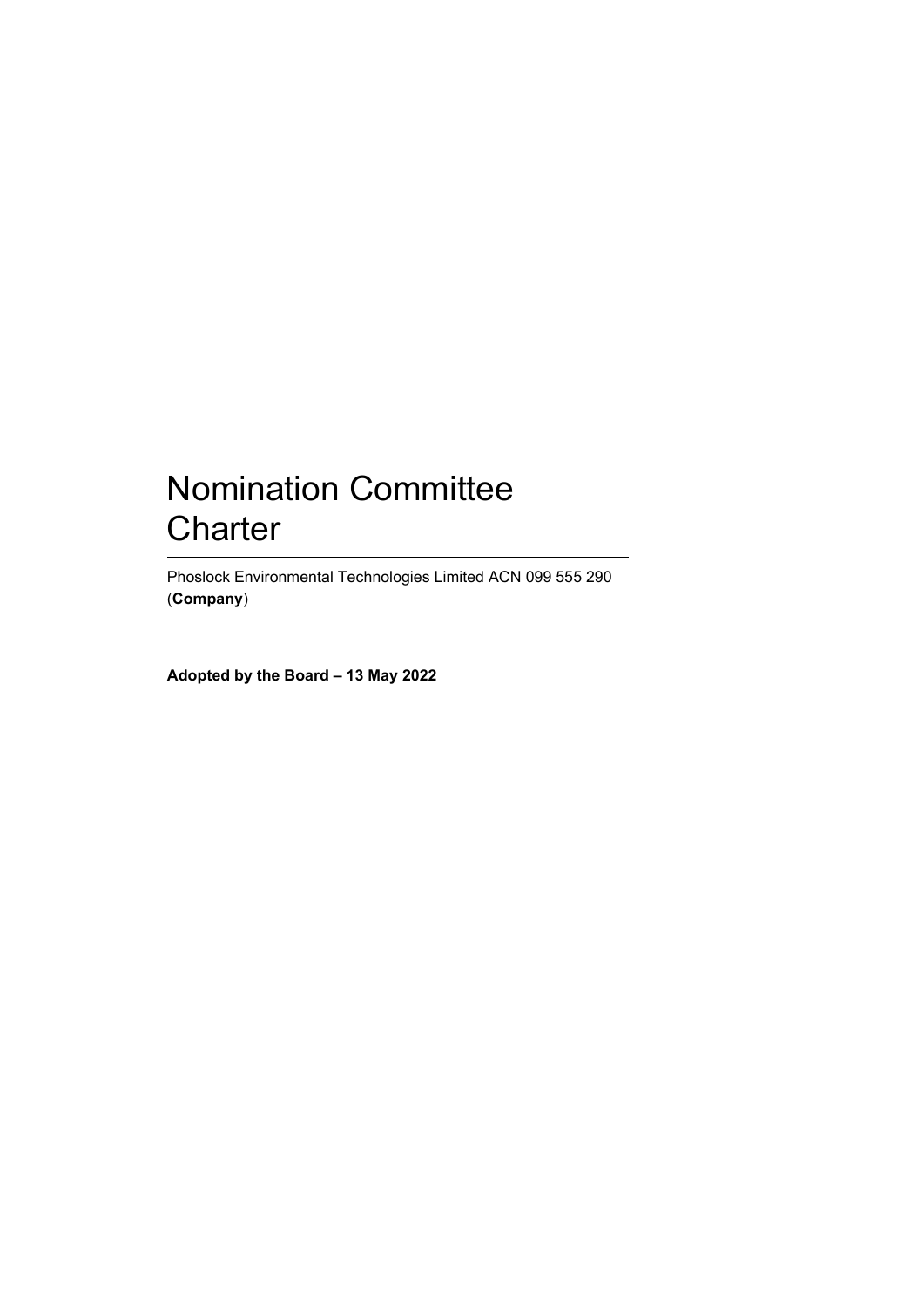### **1. Introduction**

- 1.1 This Charter governs the composition, membership, roles and responsibilities of the Nomination Committee (**Committee**) of Phoslock Environmental Technologies Limited ACN 099 555 290 (**Company**).
- 1.2 The operation of the Committee is also governed, where applicable, by the constitution of the Company (**Constitution**).

### **2. Objectives**

- 2.1 The purpose of the Committee is to provide recommendations to, and to assist the board of directors of the Company (**Board**) with respect to:
	- (1) identifying nominees for directorships and other key executive appointments;
	- (2) the composition including diversity of the Board;
	- (3) ensuring that effective induction and education procedures exist for new Board appointees and key executives;
	- (4) ensuring that appropriate procedures exist to assess and review the performance of the chairperson (**Chair**), non-executive directors, senior executives (including senior and key officers of the Company) (**Senior Executives**) (in, Board Committees and the Board as a whole; and
	- (5) succession planning with respect to the Board and Senior Executives.
- 2.2 The Committee does not have the power or authority to make a decision in the Board's name or on its behalf.
- 2.3 Ultimate responsibility with respect to Board or Senior Executive nominations or any policy rests with the full Board, notwithstanding the establishment of the Committee.

### **3. Composition**

### 3.1 **Members**

The Committee must have a minimum of 3 members, with the majority of members being independent directors. The Committee should be chaired by an independent director.

The members of the Committee will be appointed and removed by the Board.

#### 3.2 **Expertise**

Members of the Committee should have an appropriate level of understanding of:

- (1) the principles of corporate governance, including knowledge of the Australian Securities Exchange (**ASX**) Corporate Governance Council's Principles and Recommendations;
- (2) the Company's businesses and organisation structure;
- (3) the functions of the Board and the various roles and responsibilities of directors and other Senior Executive positions; and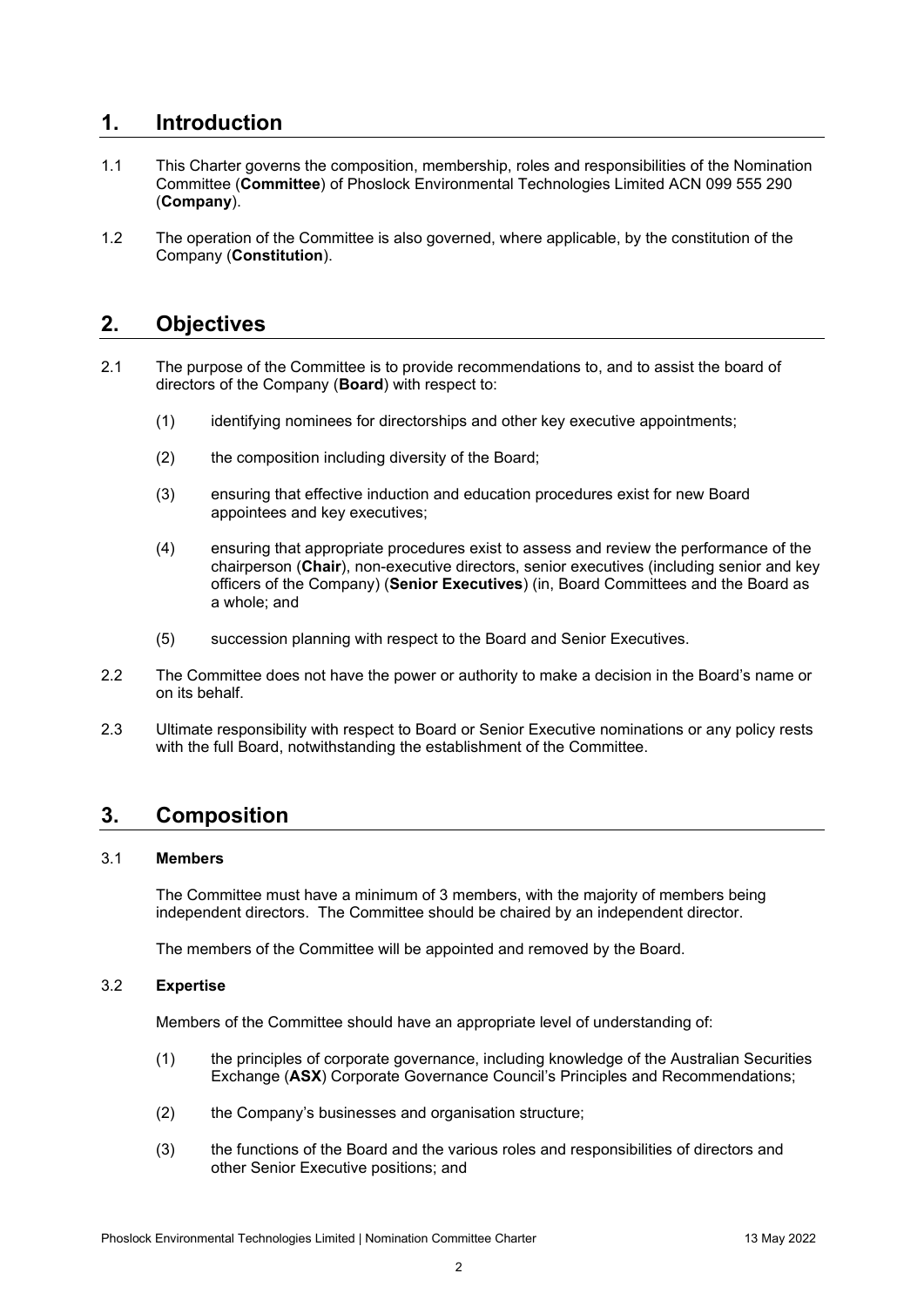(4) Company management, at a senior management level.

#### 3.3 **Chair and Secretary**

The Committee will be chaired by the Chair of the Board or an independent director.

The Company secretary will act as secretary of the Committee (**Secretary**) unless determined otherwise by the Board.

#### 3.4 **Privacy**

The Committee recognises that all personal information provided to members of the Committee is subject to the *Privacy Act 1988 (Cth)* and any privacy policy of the Company.

### **4. Meetings**

#### 4.1 **Frequency**

The Committee will meet as frequently as required but must, at a minimum, meet once a year.

The Secretary must call a meeting of the Committee if requested to do so by any member of the Committee or Board.

#### 4.2 **Agenda and notice**

The Secretary will be responsible, in conjunction with the Chair, for drawing up the agenda (supported by any necessary explanatory documentation) and circulating it to Committee members prior to each meeting.

The Secretary must notify members of the Committee of the date, time and location of Committee meetings as far in advance as reasonably possible.

### 4.3 **Quorum**

A quorum for Committee meetings will be at least 2 members, except that 1 of the members of the quorum must be an independent director.

### 4.4 **Minutes**

The Secretary is responsible for taking minutes of each meeting and distributing them to Committee members as soon as reasonably practicable after the close of the meeting.

#### 4.5 **Attendance**

The Committee may invite any person to attend part or all of any meeting of the Committee as it considers appropriate.

Voting at Committee meetings is restricted to Committee members.

### **5. Objectivity**

5.1 The Committee has the right to seek internal and external advice when it considers such advice necessary in order to fulfil its responsibilities.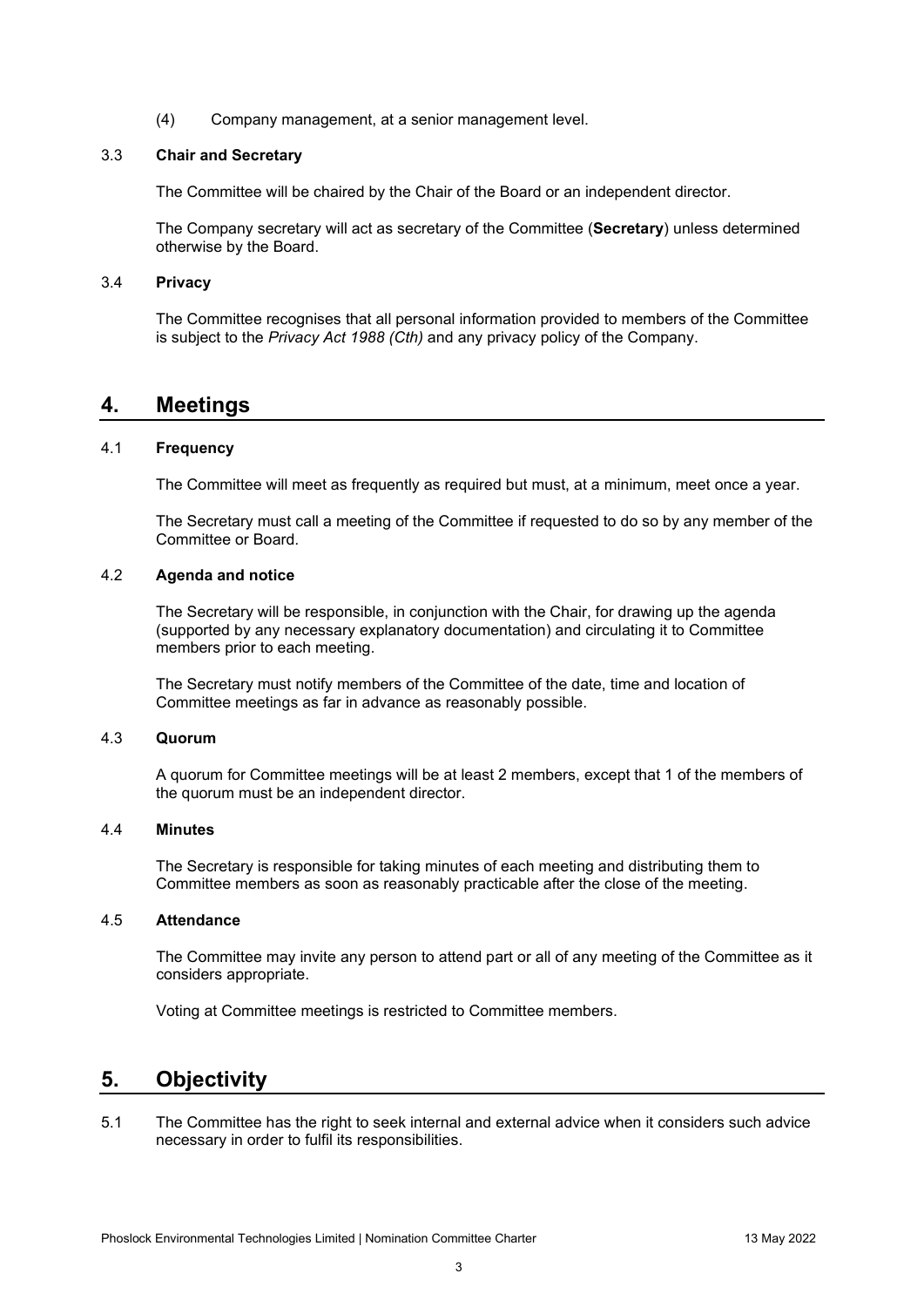- 5.2 Senior Executives must supply the Committee with information in a form, timeframe and of a quality that will enable the Committee to effectively discharge its duties.
- 5.3 The Committee must ensure that it obtains sufficient information to enable it to make informed decisions with respect to the advice and recommendations it provides to the Board.

### **6. Responsibilities of the Committee**

### 6.1 **Nomination, appointment and removal**

The Committee is responsible for:

- (1) identifying specific individuals for nomination for directorship and Senior Executive roles; and
- (2) providing advice and recommendations to the Board with respect to the appointment and removal of Directors and Senior Executives.

The Committee must ensure that there is a formal process in place for selecting and appointing new Directors and Senior Executives and that the process is transparent.

### 6.2 **Director competencies**

The Committee is responsible for providing the Board with advice and recommendations regarding the ongoing development of:

- (1) a plan for identifying, assessing and enhancing director competencies; and
- (2) a succession plan that is designed to ensure that an appropriate balance of skills, experience and expertise is maintained on the Board.

Prior to identifying an individual for nomination for directorship, the Committee must evaluate the range of skills, experience and expertise currently existing on the Board to ensure that the Committee identifies the particular skills, experience and expertise that will most effectively complement the Board's current composition.

#### 6.3 **Board composition**

- (1) The Committee is responsible for ensuring that the Board is of a size and composition that allows for:
	- (a) decisions to be made expediently;
	- (b) a range of different perspectives to be put forward regarding issues before the Board;
	- (c) a range of different skills to be brought to Board deliberations; and
	- (d) Board decisions to be made in the best interests of the Company as a whole rather than being made in the interests of individual shareholders or interest groups.
- (2) The Committee is responsible for ensuring that any internal board limit set by the Board in accordance with the *Corporations Act 2001* (Cth) and the Company's Constitution is appropriate given the nature and size of the Company.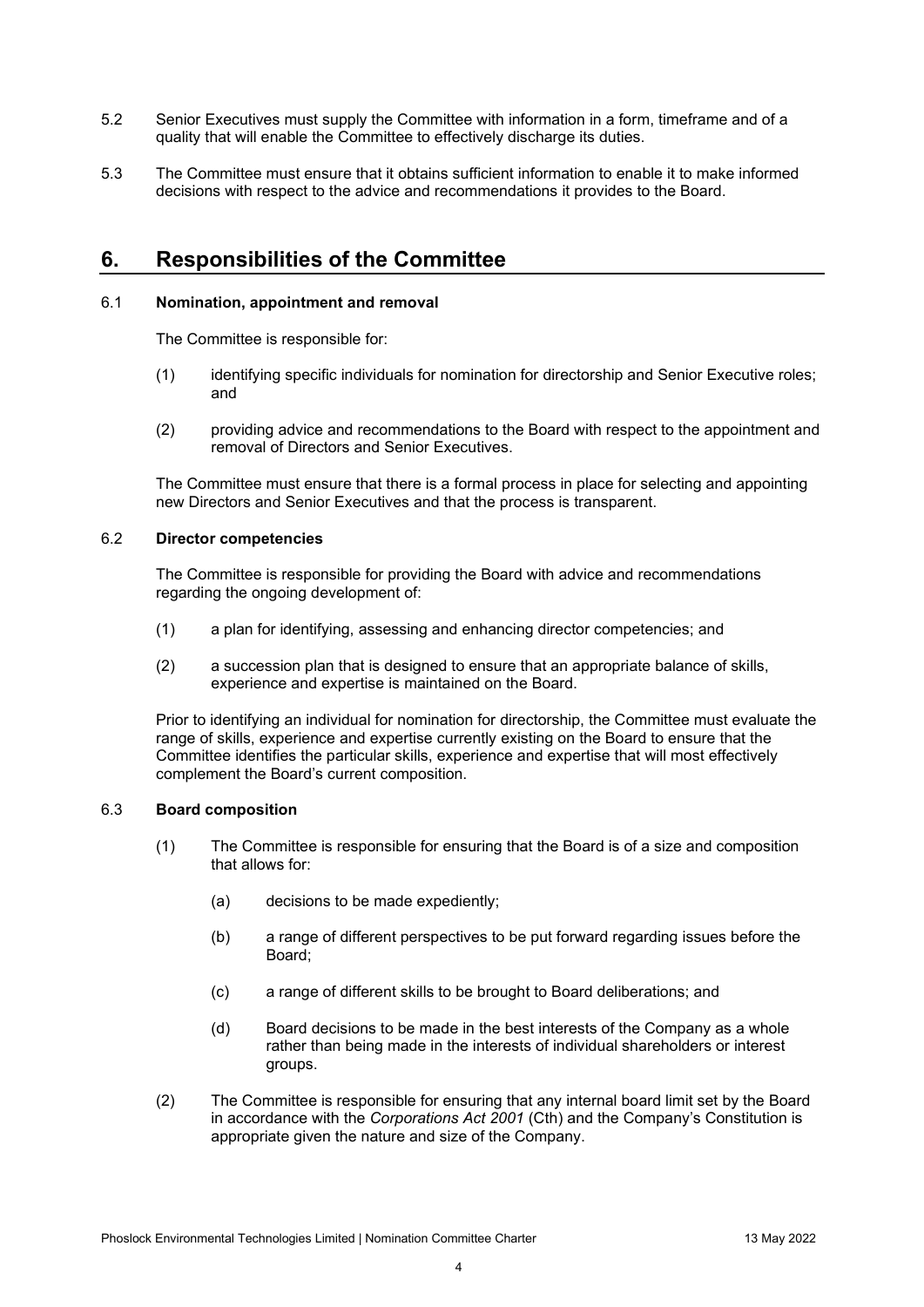### 6.4 **Board commitment**

The Committee is responsible for monitoring, on an ongoing basis, the time required for non-executive directors to adequately fulfil their duties and the extent to which non-executive directors are meeting these time requirements.

Prior to the nomination of prospective non-executive directors, the Committee must obtain from the prospective candidate:

- (1) details of other commitments of the prospective candidate and an indication of the time involved to meet these requirements; and
- (2) an acknowledgment that the prospective candidate will have sufficient time to meet the requirements of a non-executive director with the Company.

### 6.5 **Election of directors**

The Committee must ensure that any notice of meeting relating to the election of directors provides the Company's shareholders with the information necessary to allow the shareholders to make an informed decision on the election.

The Committee must ensure that non-executive directors are appointed for specific terms subject to re-election and to the ASX listing rules and the *Corporations Act 2001* (Cth) provisions regarding the removal of directors.

### 6.6 **Induction and education procedures**

The Committee must implement an effective induction process for new Board appointees and Senior Executives. This induction process must include:

- (1) information about the Company;
- (2) information about the industry within which the Company operates; and
- (3) an induction program that enables new directors and executives to gain an understanding of:
	- (a) the Company's financial, strategic, operational and risk management position;
	- (b) their rights, duties and responsibilities; and
	- (c) the role of any Board committees.

The Committee must review the induction process annually to ensure that it is up to date and effective.

The Committee must ensure that Board appointees and executives have access to continuing education to update and enhance their skills and knowledge. This may include education concerning key developments in the Company and within the industry and environments within which it operates.

### 6.7 **Evaluation and review**

The Committee is responsible for the:

(1) evaluation and review of the performance of the Board against both measurable and qualitative indicators to be established by the Committee;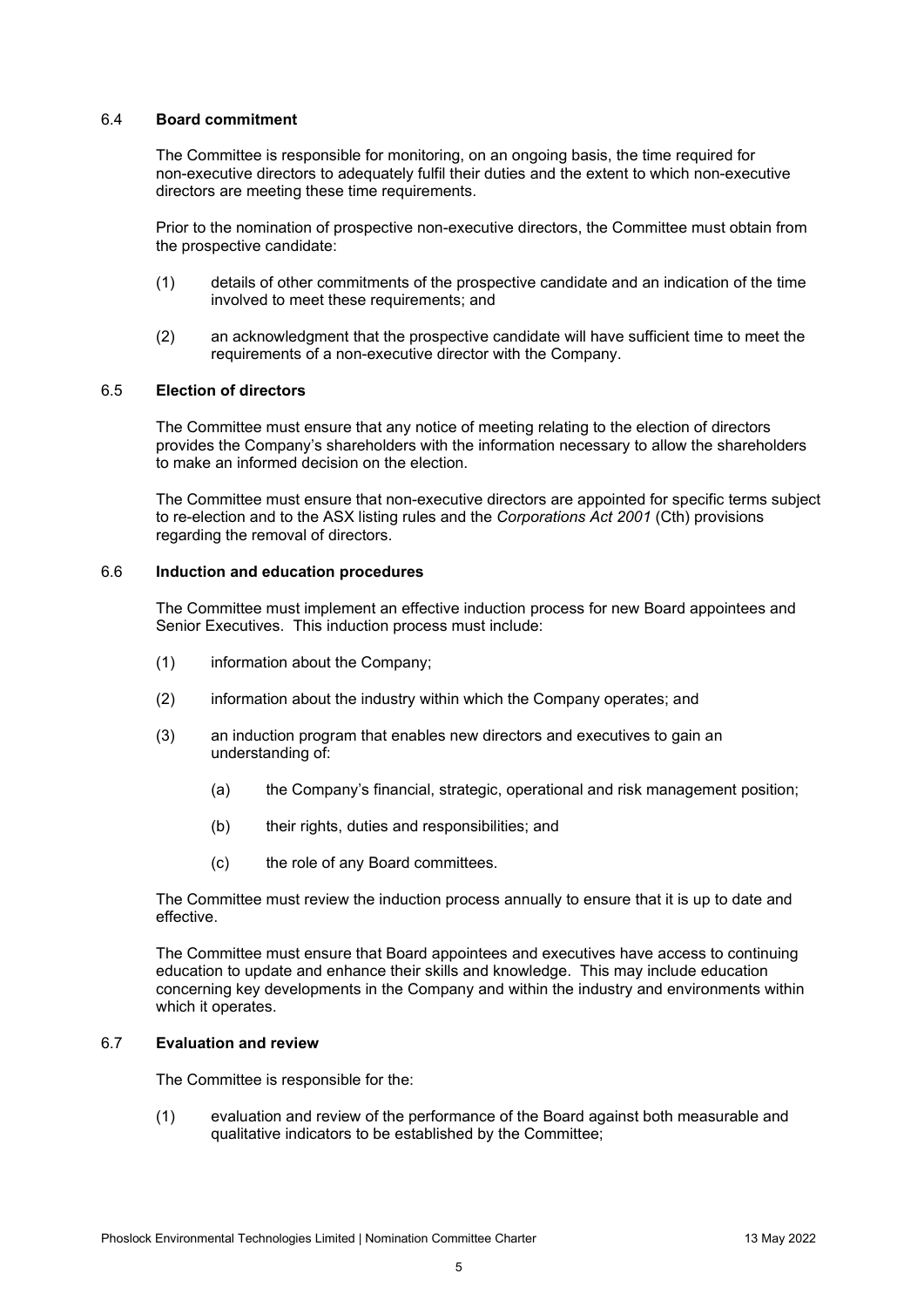- (2) evaluation and review of the performance of individual directors against both measurable and qualitative indicators to be established by the Committee;
- (3) review of and making of recommendations on the size and structure of the Board; and
- (4) review of the effectiveness and programme of Board meetings.

### **7. Access to information**

- 7.1 In order to ensure the Board is able to discharge its responsibilities properly, the Committee should establish a process whereby directors:
	- (1) can obtain independent professional advice when necessary at the expense of the Company;
	- (2) are encouraged to, and in fact actively, request additional information where they consider that the information supplied by internal or external sources is insufficient to allow them to make informed decisions; and
	- (3) can access the Secretary whenever required.

### **8. Reporting**

### 8.1 **Reporting to the Board**

The Committee must report to the Board, at the first Board meeting subsequent to each Committee meeting, regarding the proceedings of each Committee meeting, the outcomes of the Committee's reviews and recommendations and any other relevant issues.

### 8.2 **Annual report**

The Committee must provide the Board with advice and recommendations regarding the appropriate material and disclosures to be included in the corporate governance section of the Company's annual report which relates to the Company's nomination policies and procedures, information concerning the directors and the performance evaluation of the Board.

### 8.3 **Public availability of materials**

The Committee must ensure that the following materials are made publicly available on the Company's website in a clearly marked corporate governance section:

- (1) a copy of this Charter;
- (2) a description of the procedure for selecting and appointing new directors;
- (3) the Committee's policy for the appointment of directors; and
- (4) a description of the process for performance evaluation of the Board, its Committees, individual Directors and Senior Executives.